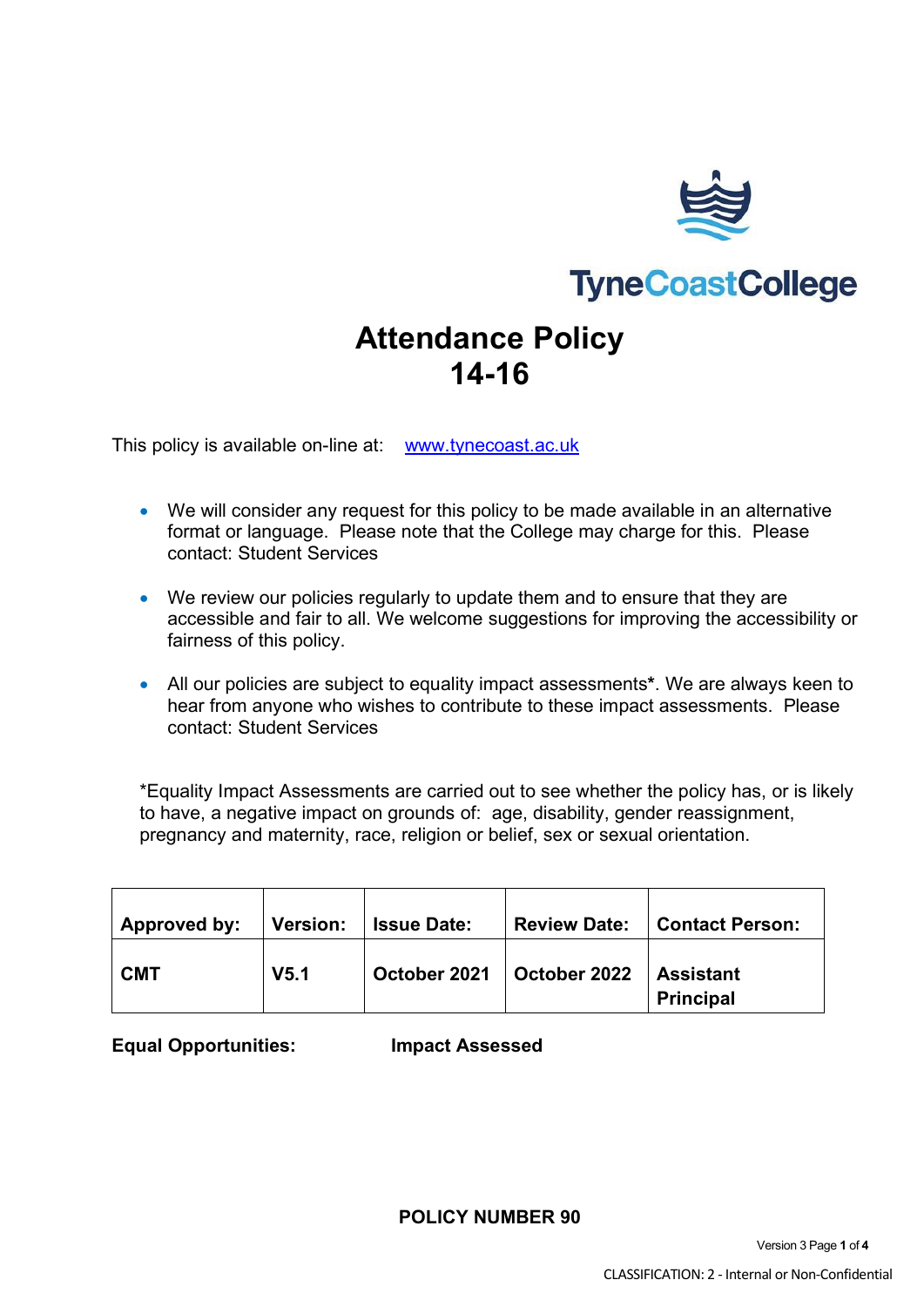### **Attendance Policy 14-16**

#### **1 Policy Statement**

The aim of this policy is to provide clear guidance to students, parents, staff and other stakeholders about the expectations of the 14 – 16 College with regard to the management of student absence from College.

Attendance refers to the scheduled time spent on college programmes, and this can be categorised as lectures, workshops, work placement, tutorials or online remote learning as specified in the student's timetable, handbook/learning agreement or individual learning plan.

Regular and consistent attendance at college is expected and is critical to any student's success and achievement of their learning goals. Poor attendance can be one of the main signs of disengagement with the student's programme of study and the college will attempt as far as possible to ensure that learners remain fully engaged and succeed on their programme. Therefore all attendance is fully monitored on each aspect of the study programme.

Each case of absenteeism is different and will be treated individually. The college accepts the many causes of absenteeism exist and will work with learners on an individual basis to best address the needs and wants of each learner.

#### **2 Scope**

This policy applies to all 14-16 learners enrolled with Youth College and Career College North East

#### **3 Legislation**

Education Act 1996

#### **4 Responsibilities**

The Principal of South Tyneside College, the Assistant Principal, Heads of Curriculum and Performance, Quality Coordinators, Course Leaders, Pastoral Staff and Youth College Manager have responsibility for the implementation of this policy.

#### **5 Actions to Implement Policy**

#### **Procedure to be followed by all Parents/Carers:**

- If a student is going to be absent from College, the Parent/Carer must contact the college between 8.30 am and 9.00 am on the day of the absence. Whenever possible they should ensure routine medical appointments are made outside of college hours
- If a student is absent for three consecutive days or more, the parent/carer may be asked to provide medical evidence for the absence. This will enable the College to allocate authorised absence on the register. The direct number for the college absence line is: 0191 427 3519

Version 3 Page **2** of **4**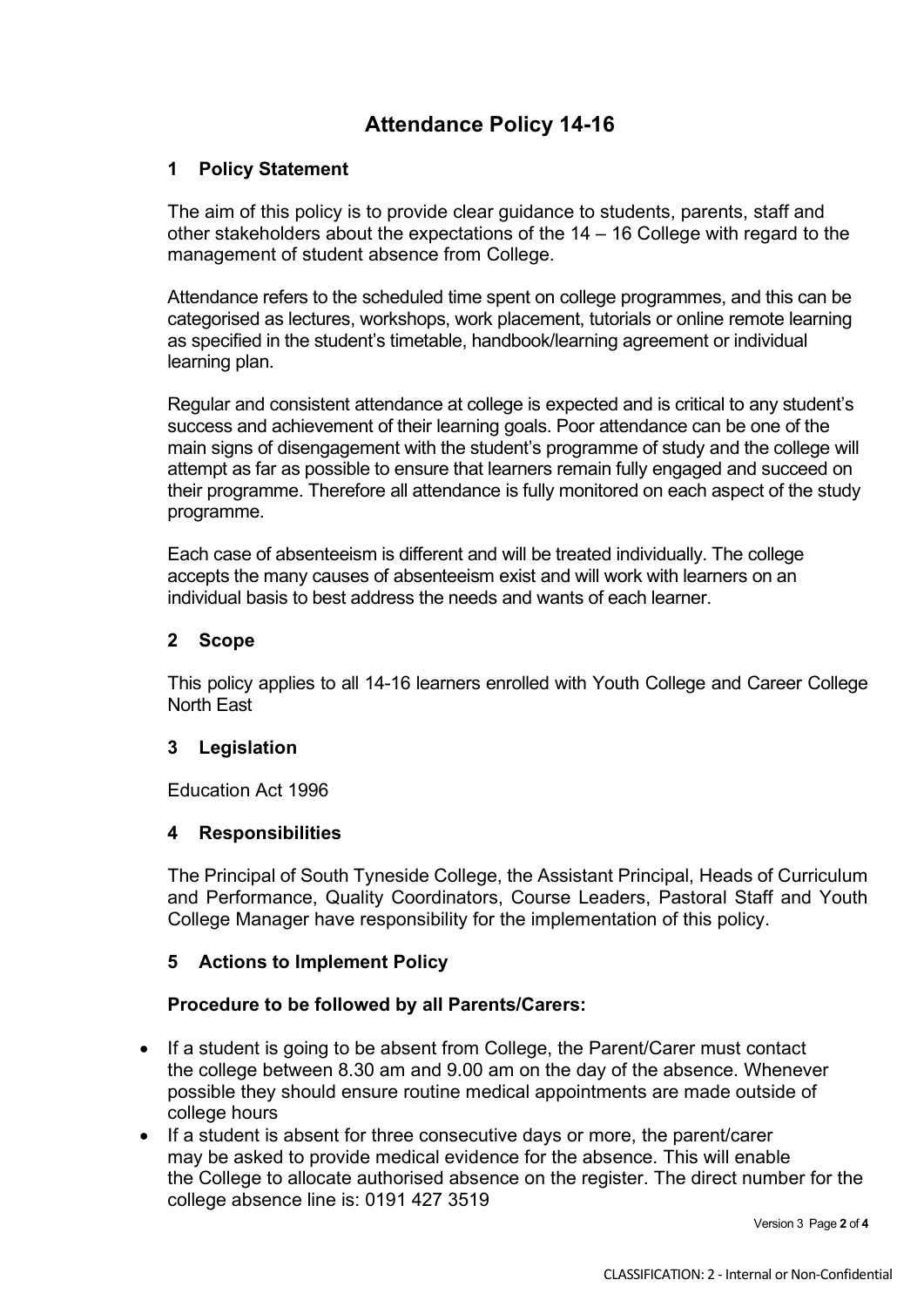- Parent/carers should ensure that college has appropriate contact numbers available to allow college to follow up unexplained absences. **This is to ensure the safety of your child.**
- Applications for term time holidays will not be approved or authorised.

#### **Procedure to be followed by all staff:**

- Staff must mark all registers within 15 minutes of the start of a lesson. This triggers an automatic email alert to the Youth College Manager, Youth College Attendance Officer and the school (during transition period). Automated texts are sent to the NOK to notify them of student absence.
- The Youth College Attendance Officer will contact the parent/guardian of the student to establish the reason for non-attendance.
- Reason for absence must be recorded on ProMonitor by Youth College Attendance Officer and all appropriate staff informed
- The Course Tutor/Intervention mentor will discuss this absence with the student on their return and determine if further action is required – If further action is required contact the Youth College Manager.
- If a student is absent for three consecutive days or more, the parent/carer may be asked to provide medical evidence for the absence and also agree how to improve attendance. This will enable the College to allocate authorised absence on the register.
- If no contact can be made then a home visit will be made to establish the reason for non-attendance. This is to be carried out after 3 consecutive absences with no contact from parent/carer.

#### **Penalty notices for non –attendance**

- Regular and punctual attendance at school/college is both a *legal* requirement and essential for pupils to maximise their education opportunities.
- Legal action in courts may be used as a strategy to improve attendance when Parents/carers have failed to secure their children's regular attendance within Youth College or Career College North East
- If your child fails to attend the 14–16 college satisfactorily and achieve minimum standard of attendance (90%) he/she will be action planned and monitored If the attendance does not improve over the next 15 College days, then we will issue a warning letter and then if there is still no improvement following warnings we will inform the Local Authority to consider commencement of appropriate legal action following a trial period of 15 days to improve attendance.

#### **The circumstances in which a penalty notice for non-attendance may be issued include:**

- Parental condoned absence
- Unauthorised leave of absence during term time unless there are exceptional circumstances
- Persistent late arrival after registration this means more than 5 times in a half term period.
- Truancy unexplained absence including missing classes during the college day

Version 3 Page **3** of **4**